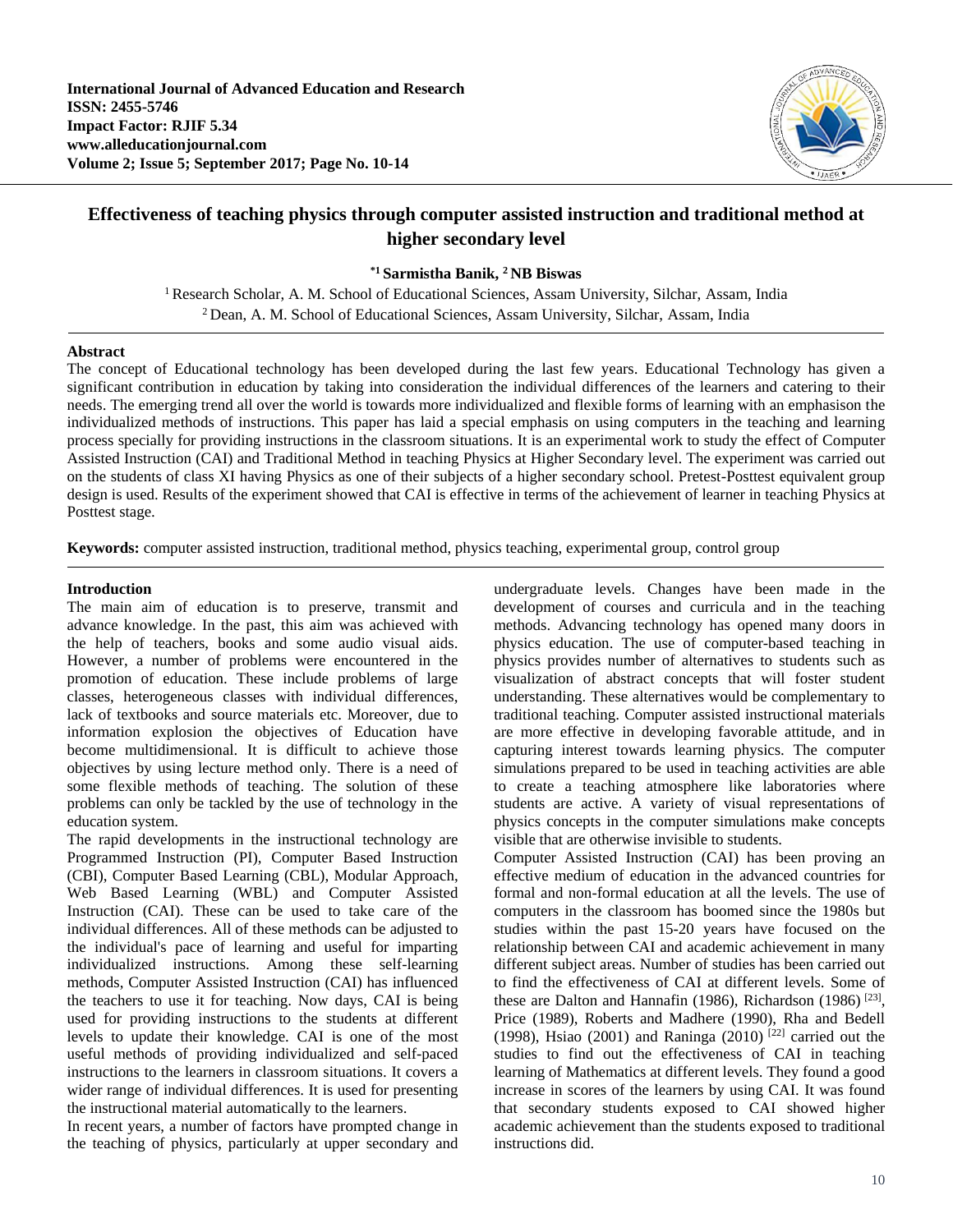In the World and in Turkey, a lot of researches have been done about CAI. These researches resulted in very different results. Some of the researchers found CAI as useful for students` development. Cotton, (1991); Morse, (1991); Child, (1995); Brophy, (1999); ÇekbagÕ *et al*., (2003); Yenice, (2003); Carter, (2004); Moodly, (2004); Preciado, (2004); Brooks, (2005); Bryan, (2006); Çepni *et al*., (2006); Wilder, (2006); Liao, (2007) have performed a lots of work on the effectiveness of CAI and found its positive impact on teaching learning process. Tambade and GobjiWagh (2011) studied on the effectiveness of CAI in physics at undergraduate level and found that students had acquired a good general understanding in the area of verbal, vector and diagrammatic representation of the abstract physics concepts. Kausar, Choudhry and Gujjar (2008) have done a comparative study to evaluate the effectiveness of CAI versus Classroom lecture for computer science at ICS level and found that total gain in cognitive domain by CAI was significantly superior to the total gain in cognitive domain by CRL teaching method.

Ramani and Patadia (2012) studied the effectiveness CAI in teaching Arithmatic. They found that CAI with simultaneous discussion is more effective than traditional method. Mahmood (2004**)** conducted a study on CAI and traditional method of instruction. This study examined the effect of computer-assisted instruction on student achievement in general science as compared to traditional method of instruction. The result revealed that the experimental group outperformed the control group in all achievement areas i.e. overall, by levels of cognitive domain and by type of content. Students like the CA program and benefited from it. They found it better mode of instruction than the traditional method. Mintz (2000) and Campbell (2000), as quoted by Mahmood (2004), compared computerized and traditional instruction in the area of elementary Mathematics and elementary reading. It was found that there was significant difference in critical thinking skills between students who received CAI and students that did not. A qualitative study aimed to ascertain the worth of CAI program for intermediate Algebra course was conducted by Miller (1999), as quoted by Mahmood (2004), the main point concerning CAI that emerges from this study was the benefits to students of immediate feedback from the computer. And the value of interaction as a means of learning Mathematics and the advantage of individualized instruction.

Meltzer & Manivannan (2002) have shown that the use of computer based teaching in physics provides number of alternatives to students such as visualization of abstract concepts that will foster student understanding. These alternatives would be complementary to traditional teaching. Azar & Sengulec  $(2011)$ <sup>[5]</sup> reflected the effectiveness of Computer assisted instructional materials in developing favorable attitude, and in capturing interest towards learning physics. The activities that aid student the visualization of abstract concepts will foster their conceptual understanding. Perkins *et al*. (2006) studied the effect of computer simulations and it seems to be one of the most effective ways to use computers in physics education. The computer simulations prepared to be used in teaching activities are able to create a teaching atmosphere like laboratories where students are active.

Finkesteinet. *et al*. (2005) had shown that a variety of visual representations of physics concepts in the computer simulations make concepts visible that are otherwise invisible to students. Higher secondary level is a vital stage of education because after this course students especially science students are able to choose different professional courses through various entrance examination which requires a sound conception and thinking of physics.

The present study aims to investigate whether computer assisted instruction is more effective in teaching physics at higher secondary level than traditional method of instruction.

## **Materials and Methods**

The use of computer technology to supplement traditional instruction to develop concept of physics among students at higher secondary level is a recent development. Although considerable research indicates that computer-assisted instruction can have a positive impact on learning for students of all ages and in a variety of content areas, the research is limited for students in development of conception in physics. Some researchers think that computer-assisted instruction has great potential for improving concepts in science education. Others contend, however, that science students need personal interaction with an instructor and other students. Higher secondary level is a vital stage of education because after this course students especially science students are able to choose different professional courses through various entrance examination which requires a sound conception and thinking of physics. Does computer-assisted instruction enhance the learning of physics or is traditional instruction more effective for these students? Do students be able to form consistent conceptual understanding in physics?

## **Objectives of the study**

The objectives are to compare the learning effects of two groups of learners studying the same Physics curriculum. One group is taught through traditional method and the other group is taught using CAI format instruction. The objectives are-

- 1. To develop computer assisted instructional package on the topic Newton laws of Motion and Scalars and Vectors of Physics curriculum.
- 2. To compare the mean scores related to the achievement of the control group and experimental group in their pretest.
- 3. To study whether there is significant difference in the scores related to the achievement of pretest and posttest of the control group.
- 4. To find out whether there is significant difference in the scores related to the achievement of pretest and posttest of the experimental group.
- 5. To compare the scores related to the achievement obtained by the control group and experimental group in their posttest.

## **Hypothesis**

Depending on the objectives of the study, the following hypotheses are formulated below**:**

- There is no significant difference between the mean scores related to achievement of experimental and control group in the pretest.
- There exist no significant difference between the mean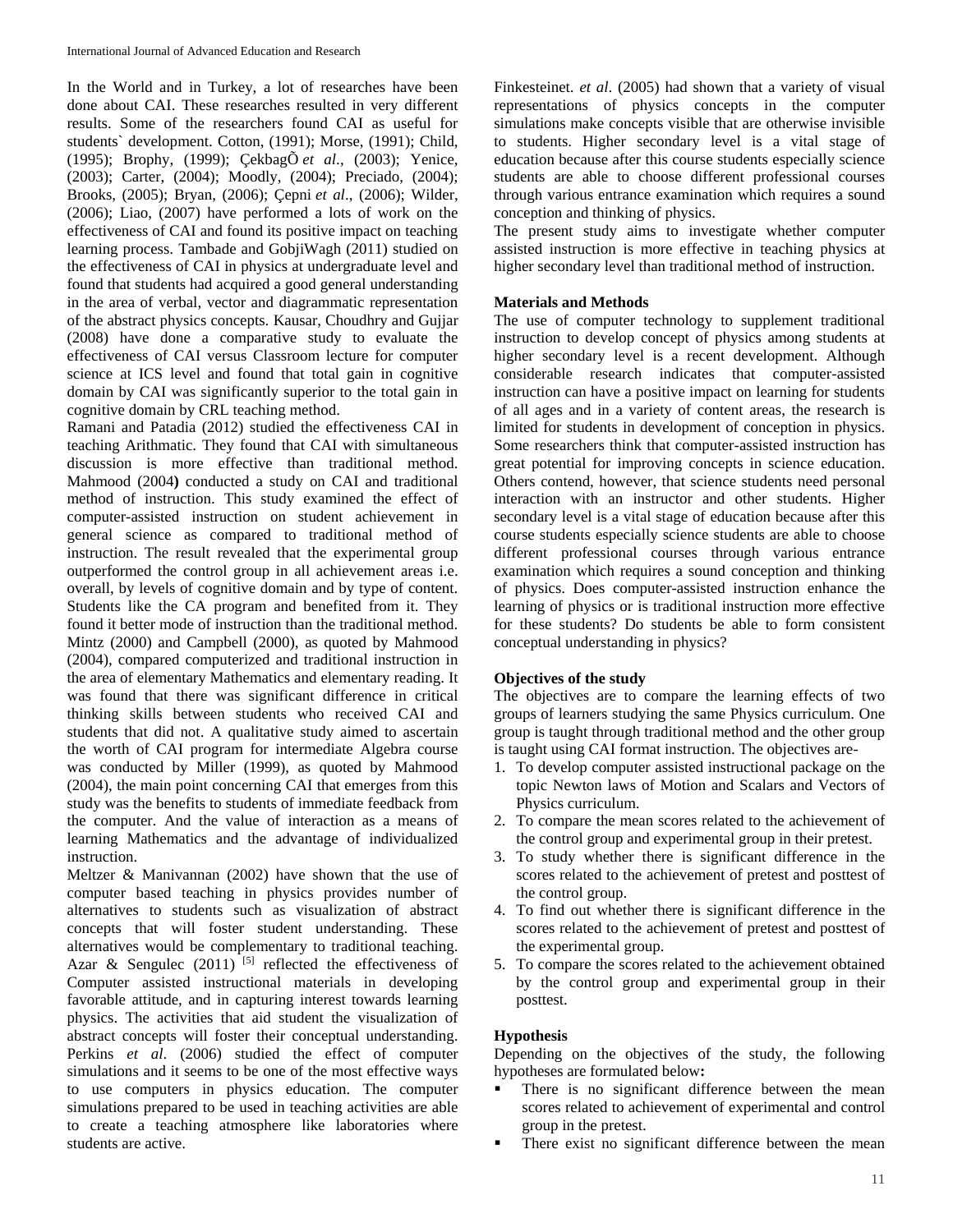scores related to achievement of pretest and posttest of the control group.

- There is a significant difference between the pretest and posttest gain scores of achievement of the experimental group.
- There is a significant difference between the posttest scores of achievement of control group and experimental group.

## **Limitations and Delimitations**

- 1. This study has not examined alternatives of CAI such as internet or distance learning.
- 2. Computer use is limited to the presentation of curriculum only.
- 3. The higher secondary schools under Tripura board of secondary education are selected for the research work.
- 4. The subjects of the study are limited to higher secondary level Physics only.
- 5. The sample include girls and boys as study subjects; average age of 17-18 years, of different ethnic backgrounds from two different higher secondary schools.
- 6. Learners use Bengali/English as an instructional medium.

#### **Methodology**

This part of the paper deals with the details about sampling technique and data collecting tools to be used to carry out the study.

## **Research Design**

The research is true- experimental in nature because the equivalence of the control and experimental groups are provided by random assignment of subjects to experimental and control treatments.

The research design followed by researcher is the Pre-test - Posttest Equivalent groups Deign*.*

#### **Sampling and Tools**

All students of Physics at higher secondary level from all higher secondary schools of Tripura are the population of this study. However, the researcher has taken the student from one school especially class XI students under Tripura Board of Secondary education as the sample of the study i.e. total 60 students are selected through random sampling method for the said study. The sample was divided into two groups namely Experimental and Control group. The experimental group was taught Newton's laws of motion and Scalar-vectors of Physics curriculum by computer assisted instruction and the control group was taught the same part by traditional method of teaching. The independent variable is the mode of instruction, and the dependent variable will be the achievement of students as measured by the posttest.

#### **Construction of Tools**

The investigator constructed an achievement test in physics on the topic of Newton's laws of motion and scalars-vectors. The achievement test containing 30 multiple choice question (MCQ) type items was constructed and pilot tested. Item analysis was done by measuring the difficulty level and item discrimination index. Difficulty level from 0.5 to 0.7 and discrimination index from0.35 to. 50 was considered the appropriate. The reliability was established by the split half method and the reliability coefficient was found to be 0.81, which were, depicted the reliability of the tool. The final form of the scale containing 25 items was used as an achievement test. The same test was used in pretest as well as in posttest.

## **Development of CAI**

The contents were taken from the XI<sup>th</sup> standard of state board on physics. The computer assisted instruction materials were developed by dividing the whole content into different tasks, which were presented in the form of Microsoft power point. Question was also there to test the understanding and learning of the students. Appropriate background, coloring and pictures were used to make the instruction more interesting.

#### **Procedure of the study**

In order to avoid the inter personal and intra personal variation of two different teachers for CAI and Traditional Instruction groups, it is decided to conduct the both classes by a single teacher having a competence to conduct both CAI and traditional instructions side by side on the same dates. The CAI format lessons were installed on the hard disks of the personal computers. A selected room with desks, chairs, paper, clock, and a white board was used for the traditional instruction. The experimental group was exposed to CAI and the control group was instructed by the traditional method of teaching.

## **Data Collection**

At the end of teaching by CAI and by traditional method, a posttest was administered to all the students of both groups. Data were collected from both the groups by giving them a test consisted of 25 items, which will focus the achievement of students

## **Results**

The following findings are obtained from the study-

- 1. The result of present study reveals that both the experimental and control group has nearly the same score in the pretest.
- 2. The result of the present study clearly point out the significant increase in the mean scores that has been found in the posttest scores of the experimental group.
- 3. Significant differences have been found between the control and experimental group on posttest scores.
- 4. The experimental group, which was taught by CAI, showed better learning.
- 5. It is evident that the CAI is an effective media of instruction of teaching physics than traditional method at higher secondary level.

#### **Discussion**

Statistical techniques serve the fundamental purpose of the description and inferential analysis. Collected data are analyzed in terms of mean scores and standard deviation. To find the significance of the difference between pre and posttest scores t-test was applied. The results obtained in the experiment were tabulated and have been presented in the form of table and discussed below.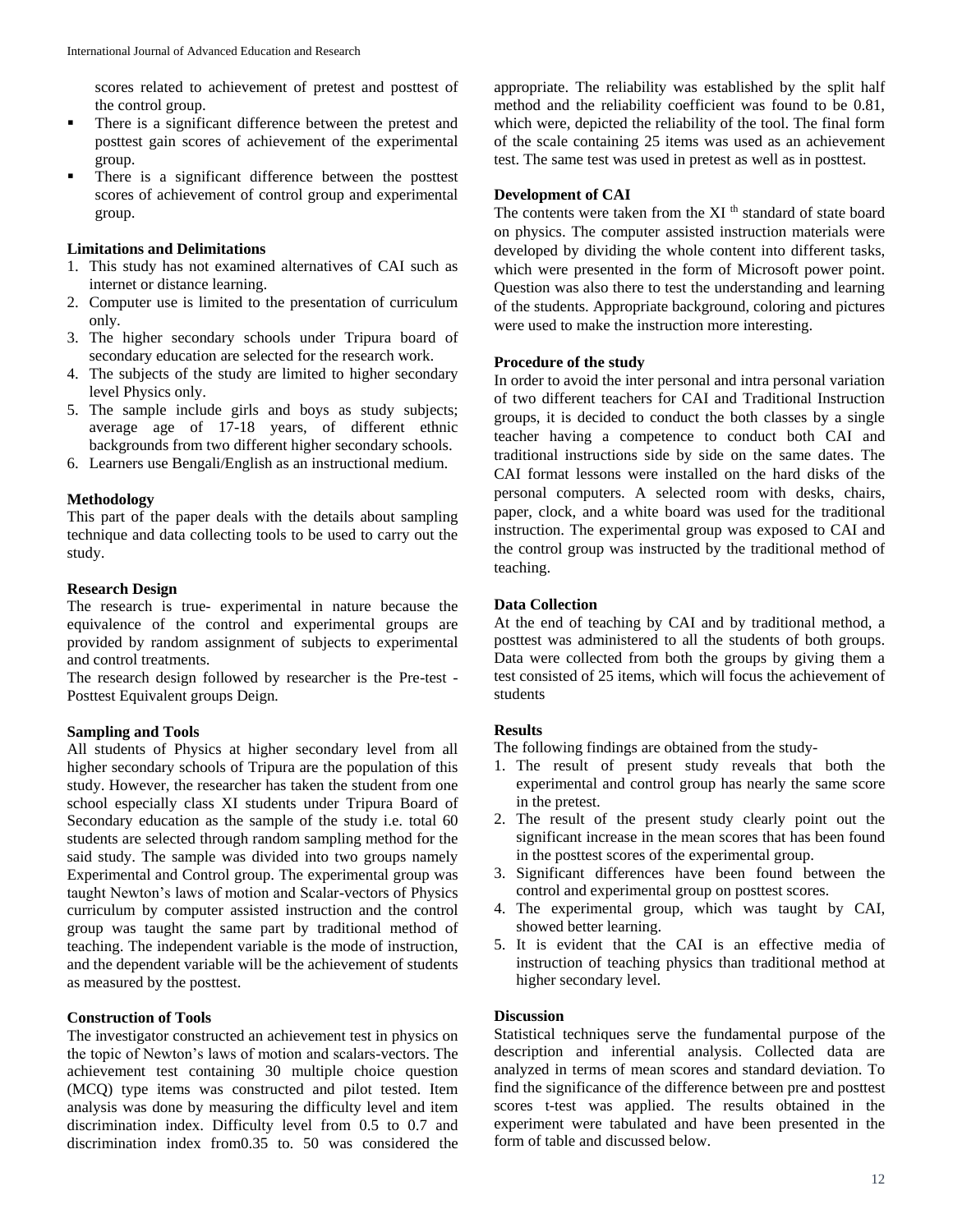**Table 1:** Experimental and control group in the pretest

| Group                      |               |  |      | $\vert N \vert$ Mean $\vert$ S.D $\vert t$ -Value $\vert$ Level of Significance |
|----------------------------|---------------|--|------|---------------------------------------------------------------------------------|
| Experimental 30 12.06 1.74 |               |  | 1.41 | Not significant                                                                 |
| Control                    | 30 12.76 2.07 |  |      |                                                                                 |

The above table reveals that the mean achievement score in the pre test are 12.06 and 12.76 for experimental and control group respectively. The 't' value is 1.41, which is not significant at 0.05 level. Hence it can be concluded that there is no significant difference between experimental and control group in the pretest achievement. Both the group has nearly the same score in the pretest. Hence, the first null hypothesis has been accepted.

**Table 2:** Control group in the pre and posttest

|                            |  | Group $\vert N \vert$ Mean $\vert$ S.D $\vert$ t-Value | <b>Level of Significance</b> |
|----------------------------|--|--------------------------------------------------------|------------------------------|
| Pre test 30 12.76 2.07     |  | 0.75                                                   | Not significant              |
| Post test $ 30 $ 12.3 2.65 |  |                                                        |                              |

The above table shows that the mean scores obtained by control group in pre and post test are 12.76 and 12.30 respectively. The t-value is calculated as 0.75, which is not significant at 0.05 level of significance. Control group has showed no significant change in their achievement scores in pre and posttest. Hence, the second hypothesis is accepted.

**Table 3:** Experimental group in the pre and posttest

|                           |  |  | Group $\vert N \vert$ Mean $\vert$ S.D $\vert$ t-Value $\vert$ | <b>Level of Significance</b> |
|---------------------------|--|--|----------------------------------------------------------------|------------------------------|
| Pretest 30   12.06   1.74 |  |  | 11.07                                                          | Significant                  |
| Posttest 30 18.26 2.51    |  |  |                                                                |                              |

The above table shows that the mean scores obtained by experimental group in pre and posttest are 12.06 and 18.26 respectively. The t-value is 11.07, which is statistically significant at 0.05 level of significance. Hence, it can be safely concluded that experimental group has achieved significantly higher score in the posttest. This evidently shows the positive impact of CAI on achievement of students. Hence, the third hypothesis is accepted.

**Table 4:** Experimental and control group in the posttest

| Group                      |               |  |      | N   Mean   S.D   t-Value   Level of Significance |
|----------------------------|---------------|--|------|--------------------------------------------------|
| Experimental 30 18.26 2.51 |               |  | 9.03 | Significant                                      |
| Control                    | 30 12.30 2.65 |  |      |                                                  |

The table shows the mean scores of the experimental and control group are 18.26 and 12.30 respectively in the posttest. The t-value is 9.03, which is significant at 0.05 levels. Hence it is interpreted that the experimental and control group differ significantly in the posttest and the difference is in favor of experimental group. Conclusion is evident that the students who are taught by the computer-assisted instruction learned more and so higher achievement is obtained than the traditional method of teaching. This is due to the favorable impact of CAI on achievement of the students. Hence, the fourth hypothesis of the study is accepted.

#### **Conclusion**

This paper has specially emphasized on computer literacy.

The entry of computers in the classroom has changed the entire scenario. The computer is now regarded as the superteaching machine. Its use in education has been tried as an innovation and it has proved its teaching efficiency in different subject areas. The present study has established that CAI significantly improves the performance and learning achievements of students in physics. In present time, the computer education has been introduced at the school level. The teacher should use computer as a media of instruction in classroom. CAI can be arranged to be presented in large classroom as it provides maximum amount variety and flexibility by maintaining the quality and quantity of education.

## **Acknowledgement**

It gives me immense pleasure to express my sincere gratitude to Prof. N. B Biswas, Dean A.M School of Educational Sciences, Department of Education, for supervising my project of research.

## **References**

- 1. Aggarwal JC. second edition. Essentials of Educational Technology: Innovation in Teaching Learning, Vikas Publishing house Pvt. Ltd. 2007
- 2. Agarwal R. A comparative study of conceptual understanding by programmer instruction and computer assisted instruction, Ph. D. Edu. Rohilkh and Univ. Guide, Prof. Beena Shah. 1995
- 3. Agarwal YP, Mohanty Manisha. Effectiveness of Multimedia, Programmed Learning and traditional Method of Teaching: A Meta Analytical Study of Indian Researches 1998
- 4. Arvind VR, Heard JW. Physics by simulation: Teaching circular motion using applets*.* Latin American Journal of Physics Education, 2010; 4(1):35-39.
- 5. Azar A, Şengüleç ÖA. Computer-assisted and laboratoryassisted teaching methods in physics teaching: The effect on student physics achievement and attitude towards physics. Eurasian Journal of Physics and Chemistry Education, Jan Special Issue, 2011, 43-50
- 6. Basturk R. The effectiveness of Computer-Assisted Instruction in teaching introductory statistics. Ph.D. Thesis, Pamakkale University, Turkey. 2005
- 7. Best JW, Kahn JV. Research in Education, Prentice Hall of India Private Limited. 2003
- 8. Beaird. The Effects of Computer Assisted Language Learning on English Language Learning to the Students with and without Disabilities in an Elementary School Setting*.* Ph. D. Thesis, University of Nevada, Las Vegas. 2007
- 9. Bayrak C. Effects of computer simulations programs on university student's achievement in physics. Turkish Online Journal of Distance Education, 2008; 9(4):53-62.
- 10. Bilal E, Erol M. Investigating students' conceptions of some electricity concepts Latin American Journal of Physics Education, 2009; 3(2):193-201.
- 11. Bakaç M, Taşoglu AK, Akbay T. The effect of computer assisted instruction with simulation in science and physics activities on the success of student: Electric current. Eurasian Journal of Physics and Chemistry Education, Jan